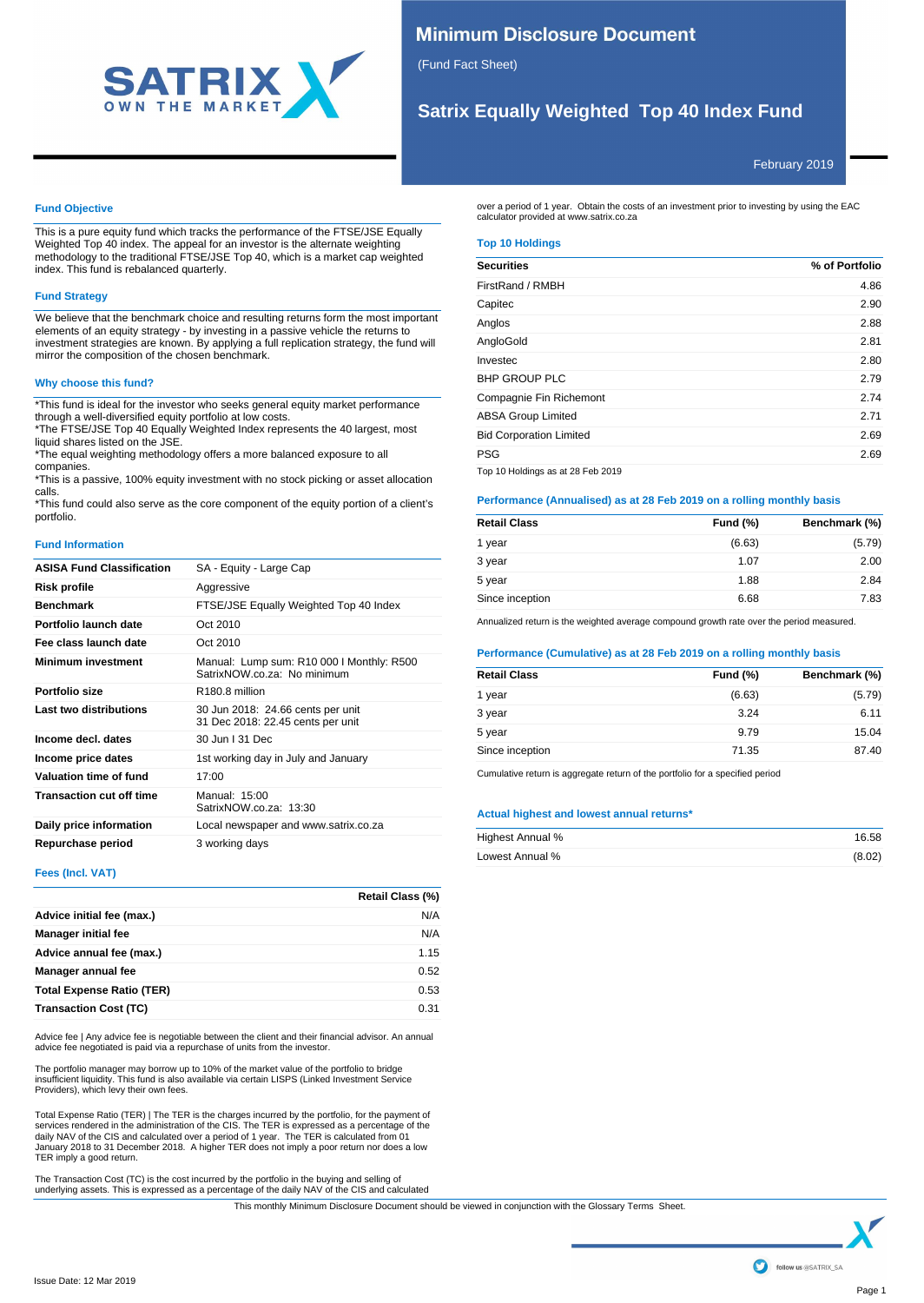

# **Minimum Disclosure Document**

(Fund Fact Sheet)

# **Satrix Equally Weighted Top 40 Index Fund**

February 2019

## **Asset Allocation**



### **Portfolio Manager(s) Quarterly Comment - 31 Dec 2018**

**Market review**

In December, the MSCI All Country World Index (ACWI) fell 7.2% in US Dollar, which is the worst December return for global equities on record since 1988. For the year, global equities lost a very disappointing 11.2%, which is the worst year since the 2008 Global Financial Crisis and the sixth worst year on record. Despite underperforming the MSCI ACWI significantly in December, the US was the best performing region in 2018.

This performance was on the back of expectations that global growth is slowing, a tightening monetary policy, swelling fiscal deficits, earnings headwinds, and political uncertainty, which are all very legitimate and will probably grow more pronounced over the coming months and quarters. The Chinese PMI disappointed with the Shanghai stock exchange down 19% for the year despite the government attempting to stimulate demand by cutting the bank reserve requirement four times. The Brexit vote, which will take place in January, also created much uncertainty in the UK and the rest of Europe. Emerging Markets (-2.9%), Asia Pacific ex-Japan (- 3%) and Europe (-4.7%) fell less than the global aggregate in December, but finished 2018 as the three worst performing regions.

However, the correction over the course of the last quarter of 2018, in particular the December meltdown, was probably too violent, overstating the immediacy of the aforementioned market risks.

Returning to South Africa, in comparison the local market underperformed emerging markets materially in 2018, opening up the possibility of better performance in 2019, particularly for domestic-focused stocks in the SA market.

The poor returns from equities was on the back of poor business confidence, which remains very weak as demonstrated by the South African Chamber of Commerce and Industry (SACCI) business confidence data. Private sector fixed capital formation has collapsed from 17% of GDP in 2007 to lows of 11% of GDP currently. Political uncertainty also weighed on the JSE as the finance minister's confession at the Zondo commission of enquiry led to his recall by the president ahead of the Medium Term Budget. However, the appointment of former Reserve Bank Governor, Tito Mboweni - our fourth finance minister in three years - calmed the market's nerves.

Following three months of negative total returns, SA Equities rebounded in December, with the FTSE/JSE All Share Index (ALSI) (+4.3%) returning its secondbest monthly performance for 2018.The ALSI's performance was boosted by SA Resources (+12.3%) posting its best monthly performance since July 2017.This was boosted by the Gold Index, which jumped a huge 25.2% in December, as investors looked to gold as a safe haven amid the global turmoil and US government shutdown.

During 2018, SA Equities (ALSI) lost 8.5% against 21% and 2.6% gains during the two previous calendar years. This was SA Equities' worst annual loss since 2008 when the ALSI also lost about 8.5% in Rand terms. Across the JSE sectors, the dispersion of returns was very wide with Resources outperforming in 2018 with a total return of 15.5%. SA Financials shed 8.8% and SA Industrials were the worst performers among SA equities, losing 17.5% over the year.

The FTSE/JSE SA Listed Property Index (SAPY) was the worst performing asset class with a negative total return of 25.3% (2017: +17.2%, 2016: +10.2%). Cash posted a total return of 7.2% in 2018 while SA Bonds were the best performing asset class, with the FTSE/JSE All Bond Index (ALBI) delivering a total return of 7.7% (2017: +10.2%).

## **Portfolio performance**

The FTSE/JSE Equally Weighted Top 40 Index shed 0.76% over the fourth quarter, outperforming the FTSE/JSE Top 40 Index by 4.49%. This was mainly due to the large underweight position in Richemont, which went down by 19.3%, as well as the overweight position in AngloGold Ashanti, which surged by 48%.

The major detractors from relative performance for the quarter were an underweight position in BHP Group, which outperformed, and overweight positions in Mediclinic and Reinet, which had large negative returns.

During the December quarterly index rebalance PSG Group was added to the FTSE/JSE Equally Weighted Top 40 Index, replacing Mediclinic. The rest of the shares in the index were rebalanced back to an equal weighting of 2.5%. The oneway churn in the index was about 7.7%.

# **Conclusion**

If the first week of trading in 2019 is anything to go by, then market participants look set for another volatile year. The week started off positively, buoyed by Trump's tweet of 'big progress' between the US and China on their ongoing trade war. Despite the short-term positive, though, the fact remains that the three major economic issues of the US-China trade war, slowing economic growth and Brexit have yet to be properly resolved and until this is done, a sword of Damocles will remain hanging over global markets.

We have been there before in 2008 when many expected a decade-long bear market for equities. And yet businesses adapt and adjust to tough economic conditions and in this context, we are of the view that patient equity investors will be rewarded with handsome returns over the next three years.

## **Portfolio Manager(s)**

**The Satrix Investment Team**

### **Management of Investments**

The management of investments are outsourced to Sanlam Investment Management (Pty) Ltd, FSP 579, an authorised Financial Services Provider under the Financial Advisory and Intermediary Services Act, 2002.

This monthly Minimum Disclosure Document should be viewed in conjunction with the Glossary Terms Sheet.